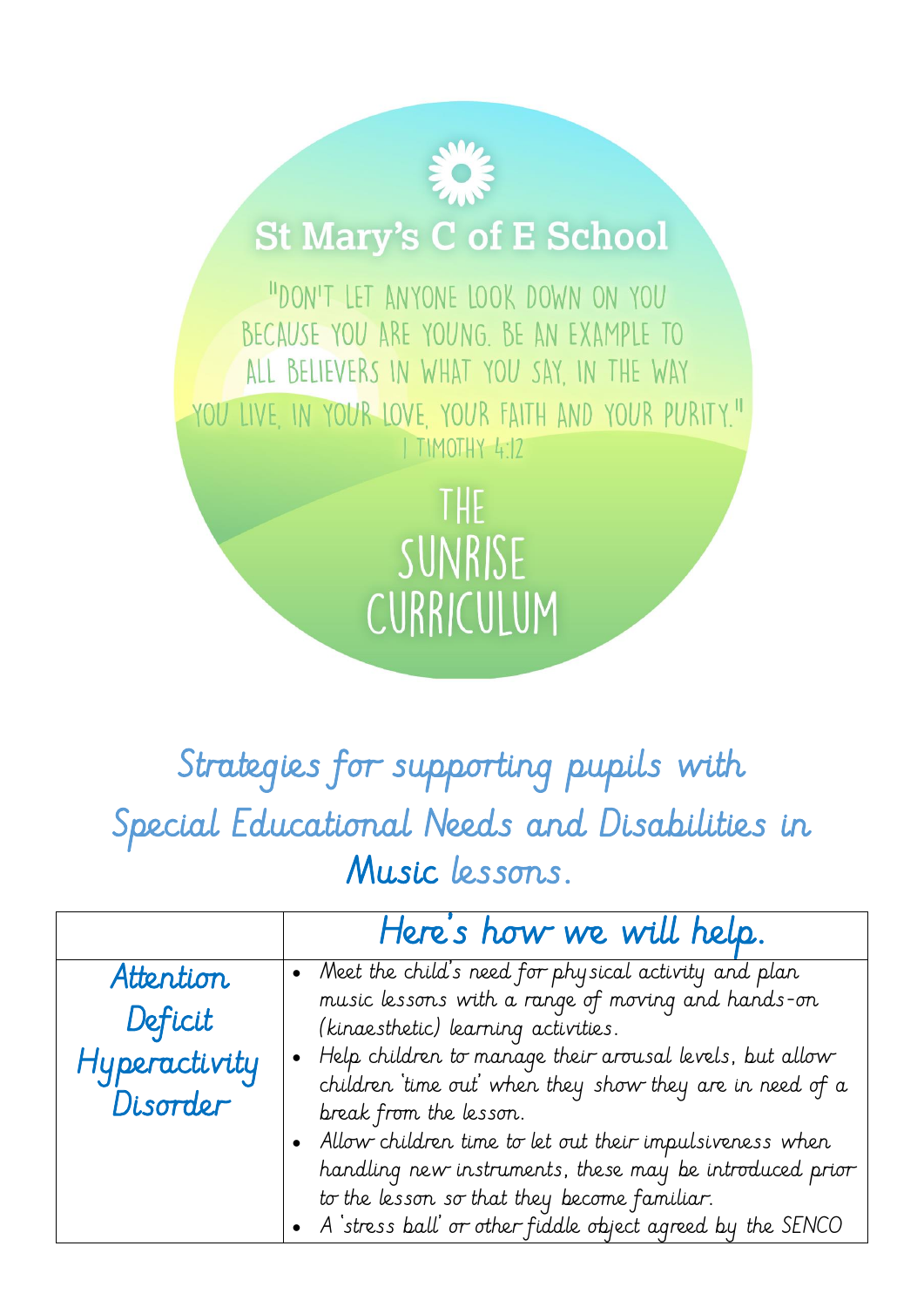| Anxiety                        | may help children concentrate and stop them using<br>musical instruments inappropriately during a lesson.<br>Reward children for joining in and completing tasks, both<br>$\bullet$<br>individually and as part of a group.<br>Sit the child where they feel most comfortable during the<br>$\bullet$<br>lesson.<br>Let the child know who is there to support them. This                                                                                                                                                                                                                                                                                                                                                                                                                                                                                                                                                                                                                                         |
|--------------------------------|-------------------------------------------------------------------------------------------------------------------------------------------------------------------------------------------------------------------------------------------------------------------------------------------------------------------------------------------------------------------------------------------------------------------------------------------------------------------------------------------------------------------------------------------------------------------------------------------------------------------------------------------------------------------------------------------------------------------------------------------------------------------------------------------------------------------------------------------------------------------------------------------------------------------------------------------------------------------------------------------------------------------|
|                                | may be a particular friend, group of friends or an adult.<br>Be aware that anxious children may not have the<br>confidence to perform in front of others.<br>Learn to spot a child's triggers, and what the child looks<br>$\bullet$<br>like in a heightened state of anxiety.                                                                                                                                                                                                                                                                                                                                                                                                                                                                                                                                                                                                                                                                                                                                    |
| Autism<br>Spectrum<br>Disorder | "Keep daily routines (e.g., seating plans) as normal as<br>$\bullet$<br>possible and consult the child beforehand if there is<br>going to be a change - give the child options to choose<br>from in this case.<br>Allow time to process information, and don't put the child<br>on the spot by asking questions publicly, unless you<br>know they are comfortable with this.<br>Be aware that a child with autism is likely to experience<br>sensory processing difficulties where they may be either<br>over-responsive or under-responsive to sensory stimuli<br>e.g., singing or noises and sounds from instruments.<br>Allow children to have planned and unplanned sensory<br>breaks or use fiddle toys that won't disrupt other children<br>when necessary.<br>Pupils may struggle to work in a group and prefer to<br>work on their own due to communication difficulties.<br>- Prepare the child for what is coming- picture cues and<br>$\bullet$<br>discussing what the lesson will be like is helpful. |
| Dyscalculia                    | • Replace passive teaching methods with experiential<br>learning for children- `doing` will bring more interaction<br>and success than just watching.<br>Allow children to demonstrate and teach what they can<br>٠<br>do to others.                                                                                                                                                                                                                                                                                                                                                                                                                                                                                                                                                                                                                                                                                                                                                                              |
| Dyslexia                       | Pastel shades of paper and backgrounds will reduce<br>$\bullet$<br>'glare' when reading music or following musical<br>notations.<br>Use large font sizes and double line spacing where<br>$\bullet$<br>appropriate.                                                                                                                                                                                                                                                                                                                                                                                                                                                                                                                                                                                                                                                                                                                                                                                               |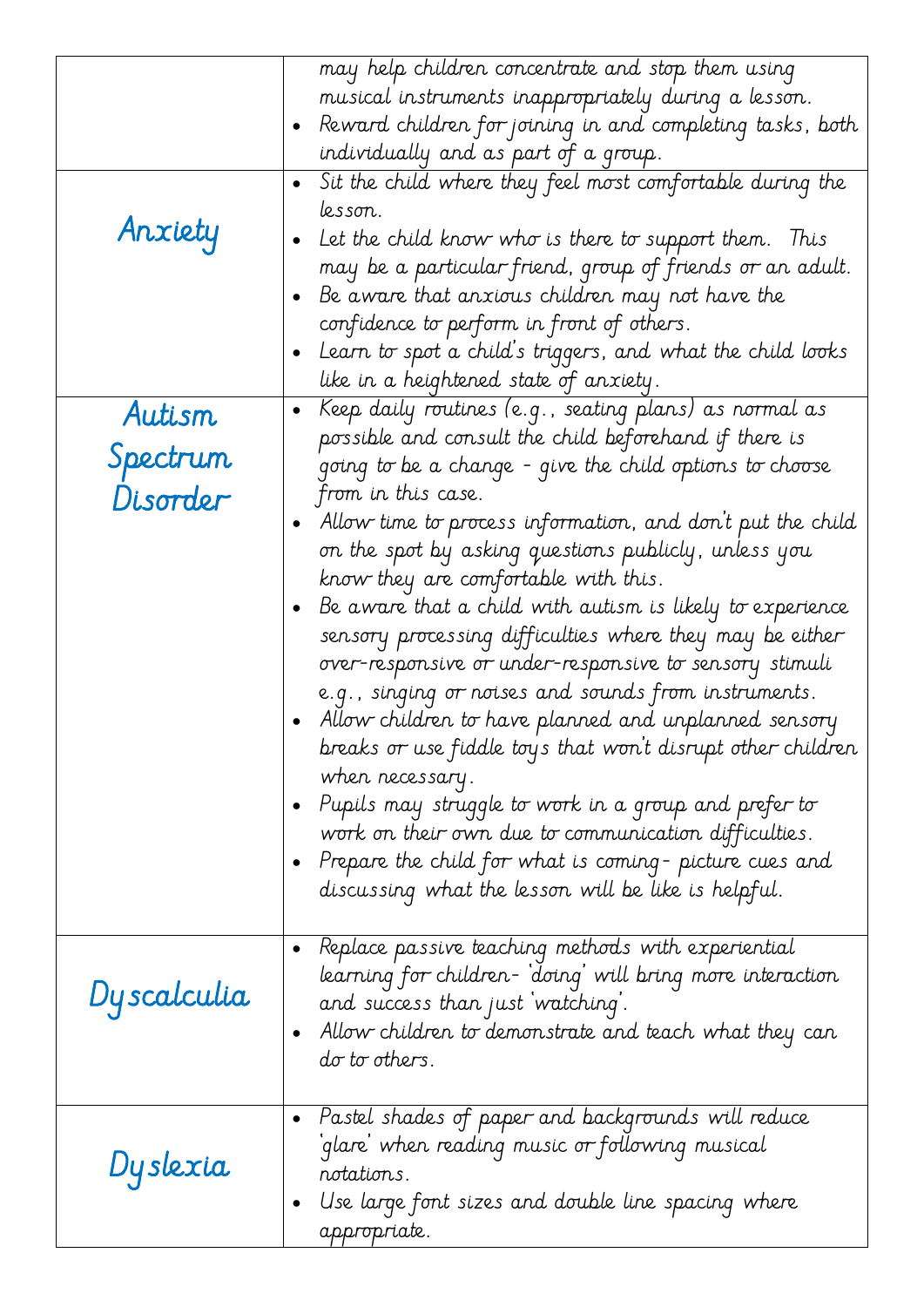|                       | Avoid 'cluttered' backgrounds with lots of unnecessary<br>$\bullet$                                                                                                                                                                                                                                                                                                                                                                                                                                                                                                                                                                                                                                                                                                                                                                             |
|-----------------------|-------------------------------------------------------------------------------------------------------------------------------------------------------------------------------------------------------------------------------------------------------------------------------------------------------------------------------------------------------------------------------------------------------------------------------------------------------------------------------------------------------------------------------------------------------------------------------------------------------------------------------------------------------------------------------------------------------------------------------------------------------------------------------------------------------------------------------------------------|
|                       | images.                                                                                                                                                                                                                                                                                                                                                                                                                                                                                                                                                                                                                                                                                                                                                                                                                                         |
| Dyspraxia             | Ensure children have a large enough space to work in.<br>$\bullet$<br>Allow children extra time to practise, with movement<br>breaks where needed.<br>Don't choose these children to go first s they may need to<br>$\bullet$<br>pick up on cues from other children in order to process<br>how to do something correctly.<br>Pair children with a sensitive partner who knows what<br>they're doing.<br>Clearly demonstrate how to handle equipment, and don't                                                                                                                                                                                                                                                                                                                                                                                 |
|                       | draw attention to the awkwardness of their movements.                                                                                                                                                                                                                                                                                                                                                                                                                                                                                                                                                                                                                                                                                                                                                                                           |
| Hearing<br>Impairment | Prior to the lesson, ask the child where they'd prefer to<br>$\bullet$<br>sit.<br>If they have hearing loss in only one ear, make sure they<br>$\bullet$<br>have their good ear facing the teacher where applicable.<br>Discreetly check if the child is wearing their hearing aid.<br>$\bullet$<br>Clearly demonstrate or play sounds that are loud enough<br>$\bullet$<br>to hear.  Repeat any questions asked by other students<br>in the class before giving a response, as a hearing-<br>impaired child may not have heard them.<br>Remove all barriers to lip-reading. Make sure the child<br>can clearly see the teacher.<br>Share the lesson using a laptop with headphones or<br>other assistive technology.<br>Provide lists of subject-specific vocabulary or song lyrics<br>which children will need to know, as early as possible. |
| Toileting Issues      | Sit children close to the door so they may leave the room<br>$\bullet$<br>discreetly to go to the toilet and not draw attention to<br>themselves.   Use toilet passes or prior permission as<br>applicable.<br>Be aware that anxiety associated with public music<br>performances may trigger pain or a need to go to the<br>toilet.<br>When a school trip or concert is coming up, talk to the<br>$\bullet$<br>child and parents about specific needs and how they can<br>be met.                                                                                                                                                                                                                                                                                                                                                              |
| Cognition and         | Work will be carefully planned and differentiated, and<br>$\bullet$                                                                                                                                                                                                                                                                                                                                                                                                                                                                                                                                                                                                                                                                                                                                                                             |
| Learning              | broken down into small, manageable tasks.<br>Use picture cards and visual prompts to remind them<br>$\bullet$<br>what to do and keep children on track.                                                                                                                                                                                                                                                                                                                                                                                                                                                                                                                                                                                                                                                                                         |
| Challenges            | Physically demonstrate what to do rather than just rely                                                                                                                                                                                                                                                                                                                                                                                                                                                                                                                                                                                                                                                                                                                                                                                         |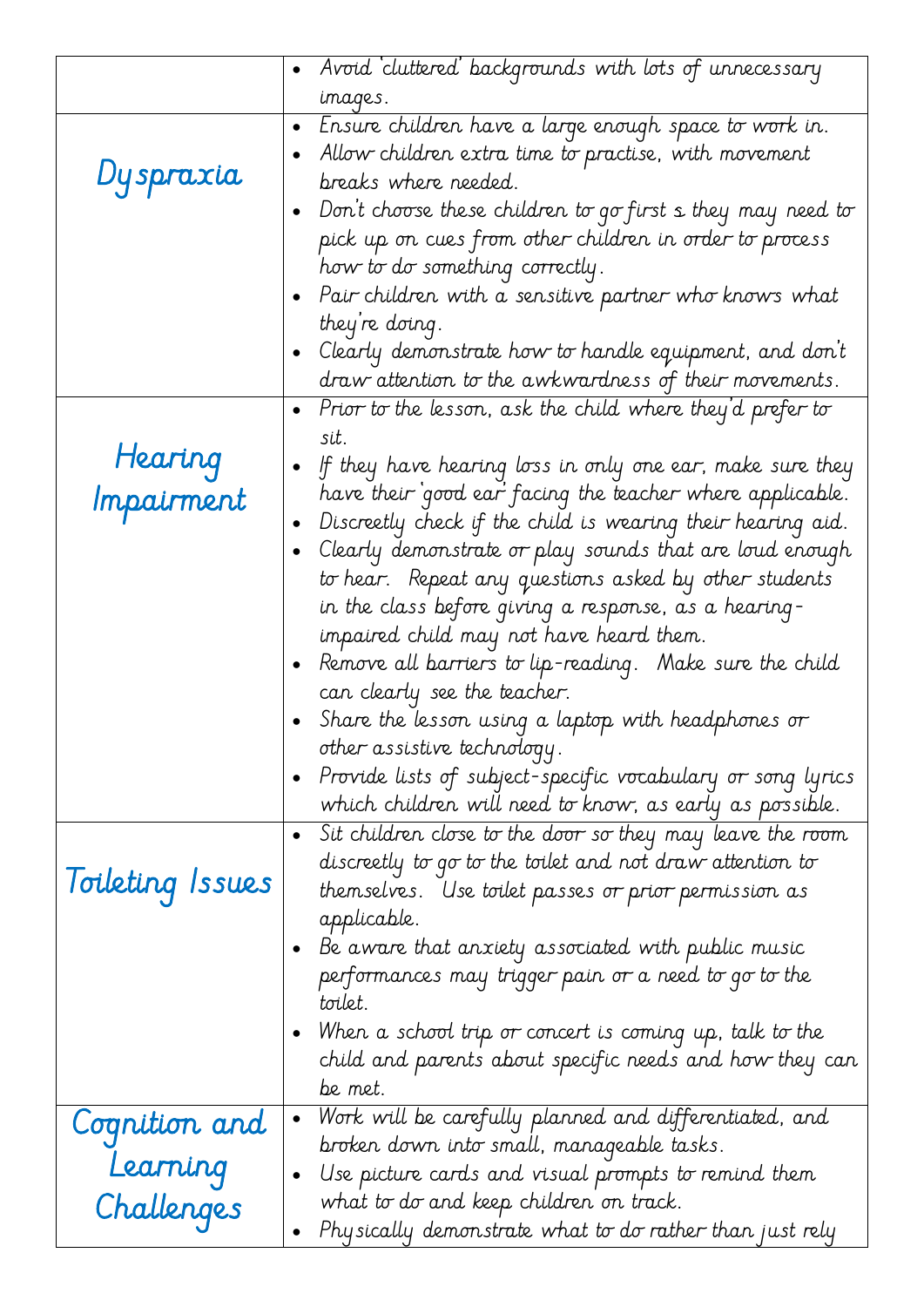|               |           | on verbal instructions.                                         |
|---------------|-----------|-----------------------------------------------------------------|
|               |           | Avoid children becoming confused by giving too many             |
|               |           | instructions at once. Keep instructions simple and give         |
|               |           | specific, targeted praise so children know exactly what         |
|               |           | they are doing well.                                            |
| Speech,       | $\bullet$ | Be aware of the level of language that children are             |
|               |           | using, and use a similar level when teaching to ensure          |
| Language x    |           | understanding.                                                  |
| Communication |           | Use signs, symbols and visual representations to help           |
|               |           | children's understanding and ability to follow a piece of       |
| Needs         |           | music with different notes or instruments.                      |
|               |           | Respond positively to any attempts pupils make at               |
|               |           | communication s not just speech.                                |
|               |           | Provide opportunities to communicate in a small group           |
|               |           | and be fully involved in the activity.                          |
|               |           | Use non-verbal clues to back-up what is being said              |
|               |           | e.g., gestures.                                                 |
|               | $\bullet$ | Be aware that tics can be triggered by increased stress,        |
|               |           | excitement or relaxation s all of which may be brought          |
| lourette      |           | on by music.                                                    |
| Syndrome      | $\bullet$ | Ignore tics and filter out any emotional reaction to them.      |
|               |           | Instead, listen and respond with support and                    |
|               |           | understanding.                                                  |
|               |           | Manage other children in the room to avoid sarcasm,             |
|               |           | bullying or negative attention being drawn to a pupil's         |
|               |           | tic.                                                            |
|               |           | - Avoid asking a child <i>not</i> to do something, otherwise it |
|               |           | may quickly become their compulsion. Instead, re-               |
|               |           | demonstrate how to do something correctly.                      |
|               |           | Be sensitive to how noises $\alpha$ music affects a pupil's     |
|               |           | sensory processing capabilities. Find out what does and         |
|               |           | does not lead to a positive response and work with these        |
|               |           | in mind.                                                        |
|               | $\bullet$ | Understand behaviour in the context of the individual's         |
|               |           | past experiences.                                               |
| Experienced   | $\bullet$ | Always use a ron-confrontational, trauma informed               |
| Trauma        |           | approach that shows understanding and reassurance,              |
|               |           | using playfulness, acceptance, curiosity and empathy.           |
|               |           | Actively ignore negative behaviour. Praise good                 |
|               |           | behaviour and reward learning.                                  |